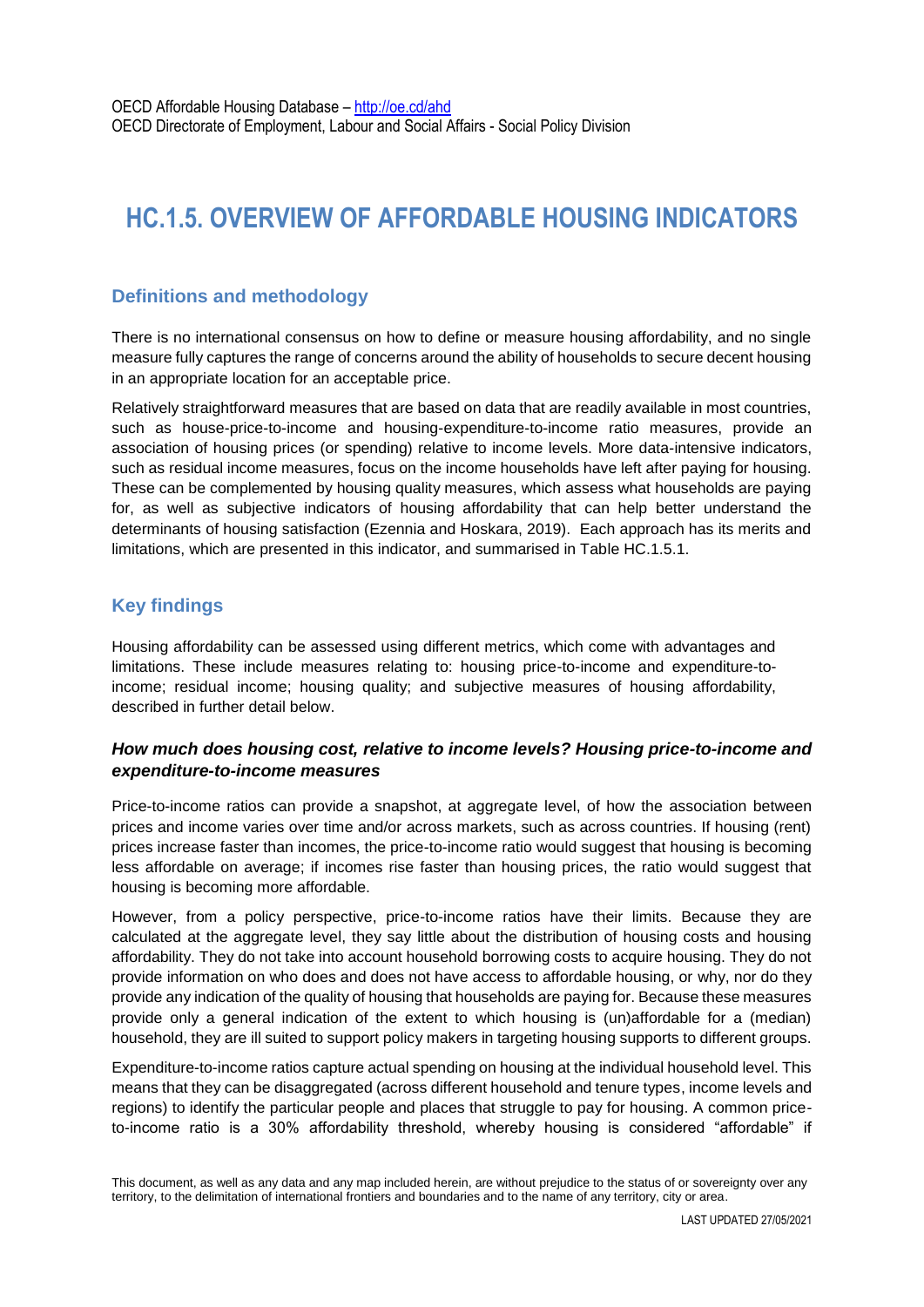households do not spend more than 30% of their gross income on housing costs. A related measure is the housing overburden rate, which captures the share of households spending an unacceptably large share of income on housing (e.g. above a given threshold); both Eurostat and the OECD set the overburden threshold at 40% of household disposable income (net of housing allowances).

Nevertheless, the choice of the threshold – for instance, whether 30% of gross income is "acceptable" and 40% is a "burden" – is arbitrary. Moreover, such thresholds are not consistently meaningful across the income distribution: for a low-income household, spending even 10% or 20% of their household income on housing costs may leave little money left for other key consumption items, as discussed below. Further, like price-to-income ratios, expenditure-to-income ratios do not provide an indication of housing quality.

#### *How much money is left after housing costs? Residual income measures*

*Residual income measures* focus on the level of income a household has left *after* paying for housing costs, based on the rationale that what really matters to households is not what share of income is spent on housing, but rather whether they have sufficient income left for non-housing expenses after paying for housing. The *shelter poverty indicator* (Stone, 2006; Stone, Burke and Ralston, 2011), for instance, measures whether a household's after-housing-cost disposable income is sufficient to cover a minimum basket of non-housing expenses. Canada, for instance, has adopted a measure of shelter poverty called the Housing Hardship Measure, which assesses how much a household has available to afford such goods and services after paying for shelter. Residual income measures are particularly useful to identify households that are struggling to get by.

However, they also suffer from arbitrariness, because there is no straightforward way to quantify the minimum income that households would need for non-housing expenses (Gabriel et. al, 2005; Ezennia and Hoskara, 2019). Such measures also say little about housing quality, and, from a practical point of view, can require extensive additional data collection (Gabriel et. al, 2005; Ezennia and Hoskara, 2019). Most critically, however, from a policy perspective, there is a risk that residual income measures can misdiagnose general cost-of-*living* problems as cost-of-*housing* problems. While it is difficult to argue against the principle that a household's after-housing-cost income should cover at least a basket of essential expenses, it is possible that an inability to afford these other essentials may be driven as much or more by the cost of other essentials themselves than by the cost of housing.

#### *What are households paying for? Housing quality indicators*

*Housing quality indicators* help to assess what households are *paying for,* in terms of housing quality and standards. Housing quality can be measured in different ways. The *overcrowding rate*, for instance, aims to capture whether dwellings provide a given household with sufficient space, measured as the number of rooms per household member, taking into account different factors of household composition.<sup>1</sup> *Housing deprivation rates* measure maintenance deficiencies (such as a leaking roof, damp walls, floors or foundation, or rot in window frames and floor) and the absence of other essentials, such as sanitary facilities. In most countries, housing quality measures are most pertinent in the lower end of the income distribution, given that poorer households are more likely to live in lower quality housing, relative to their higher-income peers.

While housing quality measures are an important complement to other affordability measures, there are cross-country and cross-cultural differences in terms of the characteristics that are most relevant to assess housing quality. In addition, there are potential trade-offs between social and environmental objectives when interpreting indicators relating to dwelling size, given the detrimental environmental impacts of sprawling urban development. From a practical point of view, metrics relating to the technical quality of dwellings require up-to-date data on dwelling characteristics, which may not be readily available in all countries.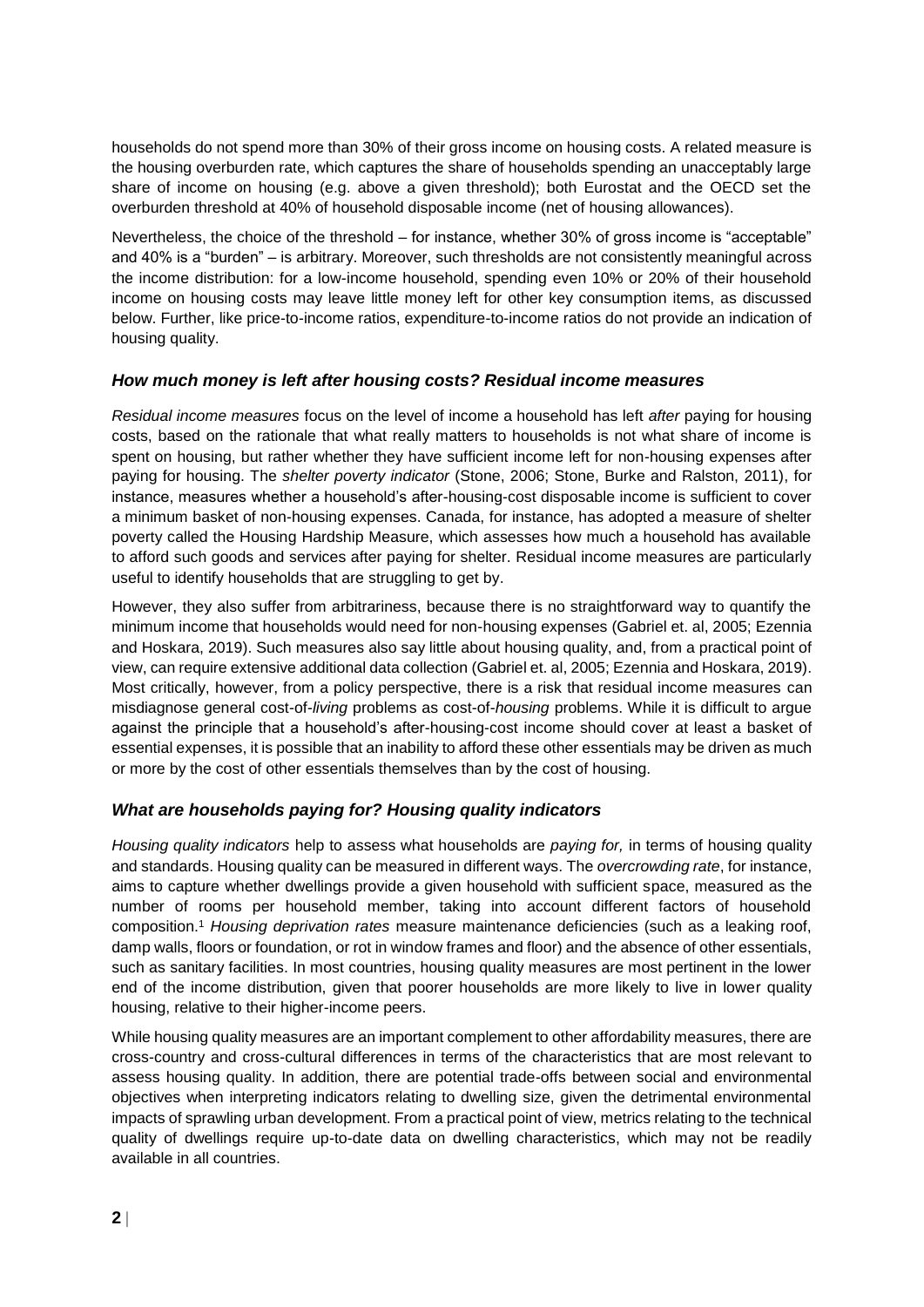# *Do people think affordable housing is out of reach? Subjective measures of housing affordability*

*Subjective measures of housing affordability* can complement other housing indicators, and can help better understand the determinants of housing satisfaction. For instance, satisfaction with the availability of good, affordable housing can be relatively high in countries in which households, on average, tend to spend a larger share of their income on housing (this is the case, for instance, in some Nordic countries; see indicator HM1.4 in the OECD Affordable Housing Database). These results appear to suggest that people are willing to spend more on good quality housing (and other public services) if they are offered high-quality accommodation. Subjective indicators can also point to differences in experiences across groups (such as different ages, income levels, or other characteristics).

However, because quality and affordability standards are by their nature subjective, perceptions and expectations of what constitutes "satisfactory", "quality" or "affordable" housing can differ widely across individuals, countries and cultures. Satisfaction levels may also depend on country-specific factors, such as the overall economic environment and/or the level of social protection policies – which, from a policy perspective, are not directly related to housing policy (OECD, 2019).

#### *Using multiple measures of housing quality and affordability can provide a more comprehensive assessment of outcomes and gaps*

The use of multiple measures of housing quality and affordability can help policy makers assess how challenges may differ across household types and regions, and identify the dimensions of affordability that are most relevant in their country context. For example, disaggregating household expenditure on housing by tenure type, by region and across the income distribution can help to identify the people and places that struggle most, which can improve the targeting of public policies.

# **Data and comparability issues**

In addition to the data limitations discussed above, some housing affordability metrics are more or less meaningful, depending on the country context. For instance, indicators that compare housing costs to income levels are not especially revelatory in countries with a very large share of outright homeowners (such as Eastern European and Baltic countries), because on average households do not spend much on housing. However, housing quality indicators can reveal a different sort of affordability challenge, suggesting that many outright-owner households live in dwellings of poor quality because they cannot afford regular maintenance or improvements to their dwellings, and/or because they cannot afford to move to a higher quality home.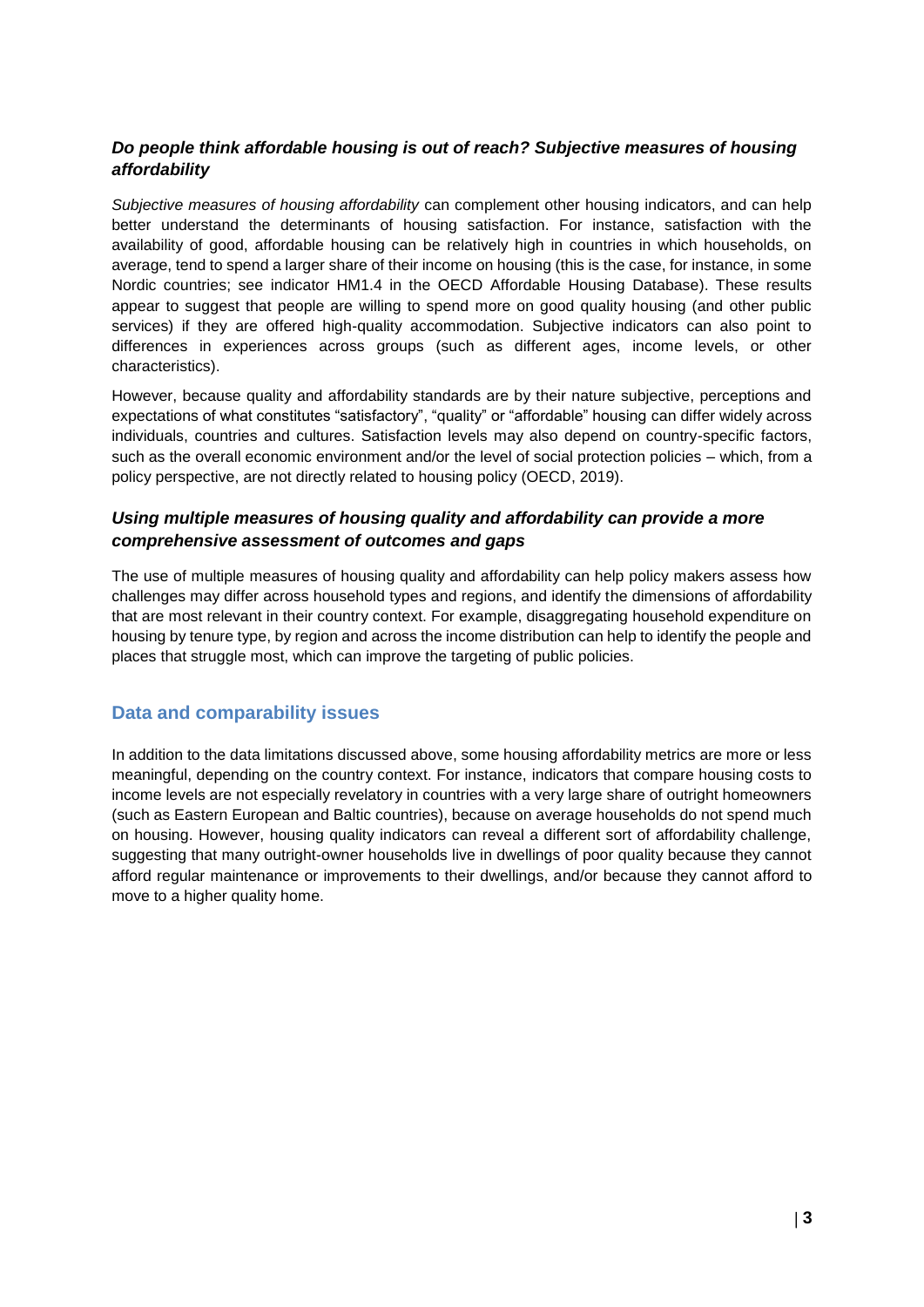| Type of<br>measure                                      | Example of indicators                                                                                                                                                    | Advantages                                                                                                                                                                                                                                                                                                                                          | Limitations                                                                                                                                                                                                                                                                                                                                                                                                                                              | OECD data and<br>examples                                                                  |
|---------------------------------------------------------|--------------------------------------------------------------------------------------------------------------------------------------------------------------------------|-----------------------------------------------------------------------------------------------------------------------------------------------------------------------------------------------------------------------------------------------------------------------------------------------------------------------------------------------------|----------------------------------------------------------------------------------------------------------------------------------------------------------------------------------------------------------------------------------------------------------------------------------------------------------------------------------------------------------------------------------------------------------------------------------------------------------|--------------------------------------------------------------------------------------------|
| Price-to-<br>income ratios                              | House-price-to-<br>▶<br>income ratio<br>Rent-price-to-<br>▶<br>income ratio                                                                                              | Relatively straightforward,<br>▶<br>intuitive<br>Relies on data that are<br>▶<br>generally readily available in<br>most countries<br>Shows, at aggregate level,<br>►<br>how the association between<br>prices and income varies over<br>time and/or across markets,<br>such as across countries                                                     | Does not provide any indication of<br>the distribution of housing costs<br>and housing affordability (e.g. who<br>has/does not have access to<br>affordable housing)<br>Does not provide any indication of<br>▶<br>housing quality<br>Does not take into account<br>▶<br>borrowing costs                                                                                                                                                                 | <b>OECD Affordable</b><br><b>Housing Database,</b><br>Indicator HM1.2                      |
| Housing<br>expenditure-<br>to-income<br>ratios          | Housing cost<br>▶<br>burden<br>Housing cost<br>▶<br>overburden rate<br>(e.g. share of<br>households<br>spending over 40%<br>of disposable<br>income on housing<br>costs) | Relatively straightforward,<br>▶<br>intuitive<br>Relies on data that are<br>▶<br>generally readily available in<br>most countries<br>Can be disaggregated to<br>▶<br>measure actual housing<br>spending at household level                                                                                                                          | "Overburden" threshold is set at<br>▶<br>an arbitrary level that remains<br>fixed, regardless of household<br>characteristics or their position in<br>the income distribution<br>Does not provide any indication of<br>▶<br>housing quality                                                                                                                                                                                                              | <b>OECD Affordable</b><br><b>Housing Database,</b><br>Indicators HC1.1<br>and HC1.2        |
| Residual<br>income<br>measures                          | Shelter poverty<br>▶<br>Housing-induced<br>▶<br>poverty                                                                                                                  | Captures the level of income a<br>▶<br>household has left after paying<br>for housing costs, to assess<br>the extent to which<br>households have sufficient<br>income left for non-housing<br>expenses after paying for<br>housing<br>Can be useful to measure<br>▶<br>affordability gaps among<br>vulnerable low- and middle-<br>income households | Can require extensive additional<br>▶<br>data collection on the cost of the<br>minimum basket of non-housing<br>expenses<br>Arbitrariness with respect to what<br>►<br>constitutes the minimum income a<br>household needs for non-housing<br>expenses<br>Does not provide any indication of<br>▶<br>housing quality (e.g. what<br>households are paying for)<br>Can misdiagnose general cost-of-<br>▶<br>living problems as cost-of-housing<br>problems | See OECD (2020),<br>Policy Actions for<br>Affordable Housing<br>in Latvia, OECD,<br>Paris. |
| Housing<br>quality<br>measures                          | Rooms per person<br>▶<br>Overcrowding rate<br>▶<br>Housing deprivation<br>▶<br>rate                                                                                      | Overcrowding can be<br>▶<br>assessed based on a very<br>simple (or more complex)<br>definition<br>Provides insights into a key<br>dimension of housing<br>affordability, e.g. what<br>households are paying for                                                                                                                                     | Potential trade-offs between<br>social and environmental<br>objectives when interpreting<br>indicators relating to dwelling size<br>Cross-country/cultural differences<br>in what characteristics are most<br>relevant to assess housing quality<br>Some quality metrics require up-<br>to-date data on technical<br>characteristics of dwellings, which<br>may not be readily available                                                                 | <b>OECD Affordable</b><br><b>Housing Database,</b><br>Indicators HC2.1,<br>HC2.2 and HC2.3 |
| Subjective<br>indicators of<br>housing<br>affordability | Satisfaction with<br>▶<br>the availability of<br>good, affordable<br>housing<br>Housing as a key<br>▶<br>short-term concern                                              | Can complement other<br>▶<br>measures of housing<br>outcomes and can help better<br>understand the determinants<br>of housing satisfaction                                                                                                                                                                                                          | Perceptions and expectations<br>▶<br>about what constitutes good-<br>quality affordable housing differ<br>across individuals, countries and<br>cultures, and may also depend on<br>socio-demographic characteristics<br>Satisfaction levels may depend on<br>▶<br>country-specific factors, including<br>the overall economic environment,<br>and/or the level of social<br>protection policies                                                          | <b>OECD Affordable</b><br><b>Housing Database,</b><br>Indicator HC1.4                      |

# **Table HC1.5.1.Selection of housing affordability measures used in OECD and EU countries**

Source: OECD (2021), "Building for a better tomorrow: Policies to make housing more affordable", *Employment, Labour and Social Affairs Policy Briefs*, OECD, Paris.